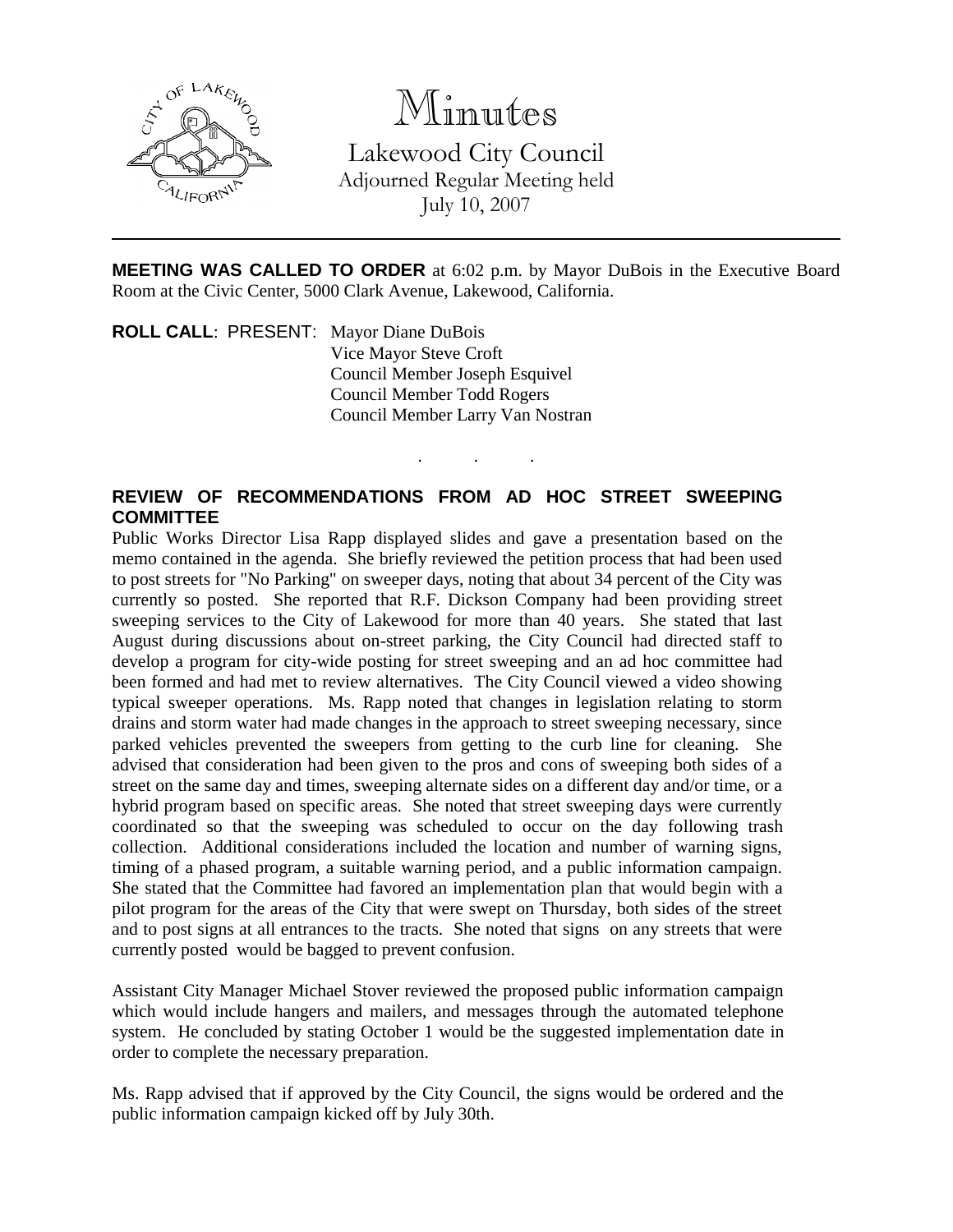City Council Minutes July 10, 2007 Page 2

## **AD HOC STREET SWEEPING COMMITTEE RECOMMENDATIONS -** Continued

Mayor DuBois expressed concern that the schedule be timed to coordinate with the work being done by the RV on-site parking ad hoc committee.

Mr. Stover responded by stating that the RV ad hoc committee had meetings scheduled with the focus groups and had planned to have finalized their recommendations for presentation to the City Council in August.

Vice Mayor Croft noted since there were no exceptions to street parking on sweeper days, even for recreational vehicle parking permit holders, there should not be additional conflicts for residents.

Council Member Rogers inquired about how the pilot area was selected. Ms. Rapp responded by stating that since the area contained both single and multi-family residential and commercial uses, it provided a broad cross-section of the different situations to be faced in the City at large.

Mayor DuBois noted that in some heavily posted areas, residents used the service roads for overflow parking on sweeper days, which could result in problems when the entire tract is posted.

Vice Mayor Croft stated there may be a need to authorize parking along the parkway panel on sweeping days to give residents some flexibility.

Council Member Rogers noted that the City Council may need to evaluate the possibility of a petition process to remove posting from a particular tract or street due to extreme or insurmountable problems with compliance.

Ms. Rapp advised that there were certain areas now that had a customized program, such as an apartment complex that has its landscaping crew clean the street. She noted that some flexibility would be necessary, especially to address the multi-family residential apartments.

Council Member Rogers raised the issue of community input in the process and requested that the educational materials include an invitation to residents to comment on the process.

Vice Mayor Croft pointed out that the policy decision had been made last summer and this part of the process was to finalize the details of the implementation plan. He also noted that the implementation was to be accomplished in phases so that staff could learn from the pilot phase and address any problems prior to city-wide implementation.

Council Member Van Nostran stated that the parking issues were important, but the difficult decision to move toward city-wide posting had really been made based on the need to get the streets clean.

Mayor DuBois stated that input from those in the pilot area who were actually experiencing the program would be valuable to the process.